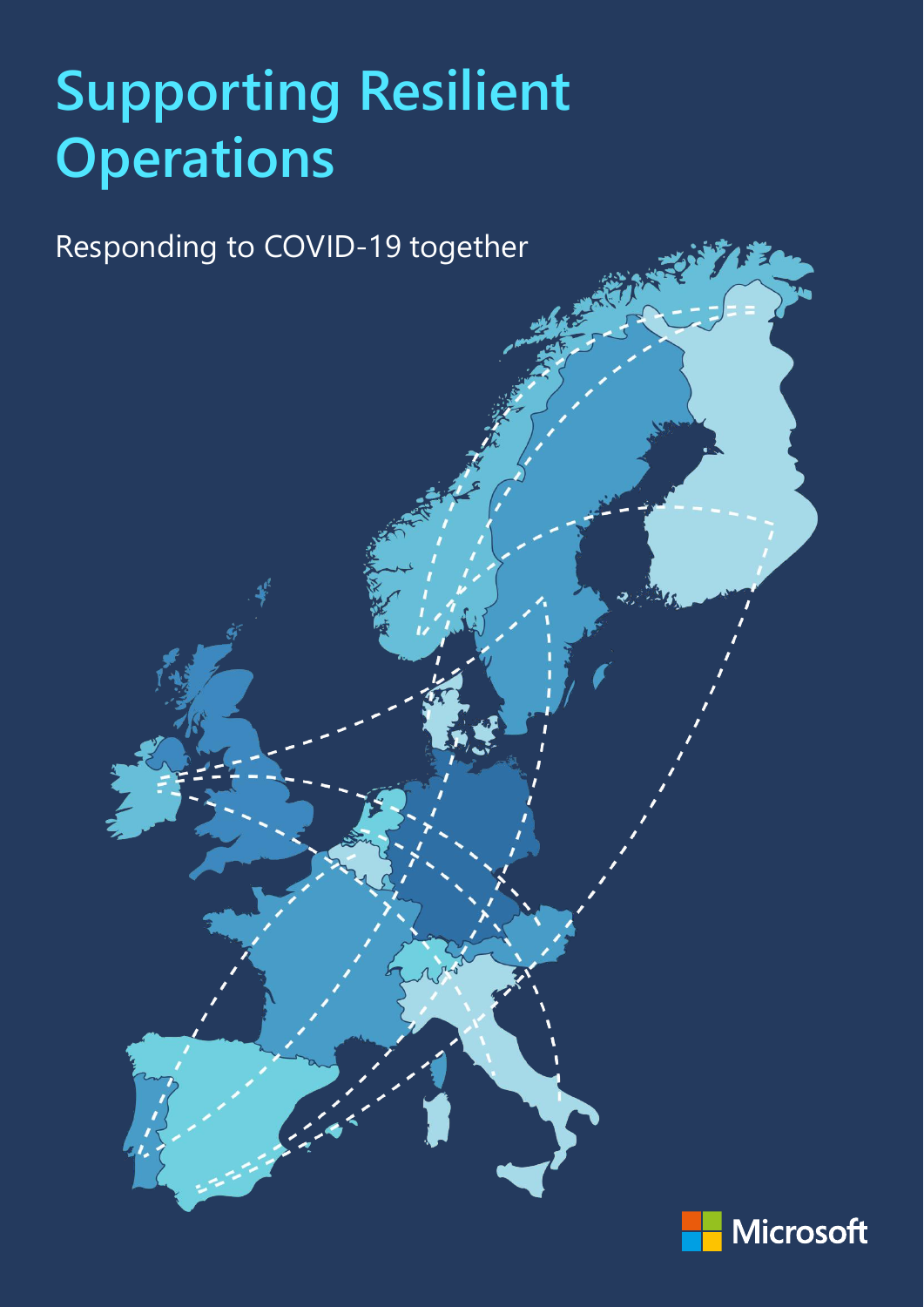# **Contents**

10 solution areas to support your business with remote operations

- **01 [Remote Working](#page-3-0)**
- **02 [Remote Solutions for Healthcare](#page-4-0)**
- **03 [Remote Learning](#page-5-0)**
- **04 [Customer and Citizen Services](#page-6-0)**
- **05 [Digital Inclusion](#page-7-0)**
- **06 [Remote HR management](#page-8-0)**
- **07 [Digital Marketing and eCommerce](#page-9-0)**
- **08 [Digital Supply Chain](#page-10-0)**
- **09 [Intelligent Security](#page-11-0)**
- **10 [Microsoft Technical Support](#page-12-0)**

*As COVID-19 continues to impact people and countries around the world, I want to*   $\epsilon$ *express my deep empathy for our customers and partners in Western Europe and beyond during this unprecedented situation. The pandemic has affected how we work, how we socialize, our family life, and our community life. It hasn't been easy and will*  likely continue to be challenging for some time. But we are grateful to have the *technology that enables resilient operations for the frontline workers, as well as for the education community, companies, and governments who must continue to connect and collaborate from a distance. Our mission to empower every individual and every organization on the planet has never felt more relevant.* 

*-Vahé Torossian, President and CVP, Microsoft Western Europe*

"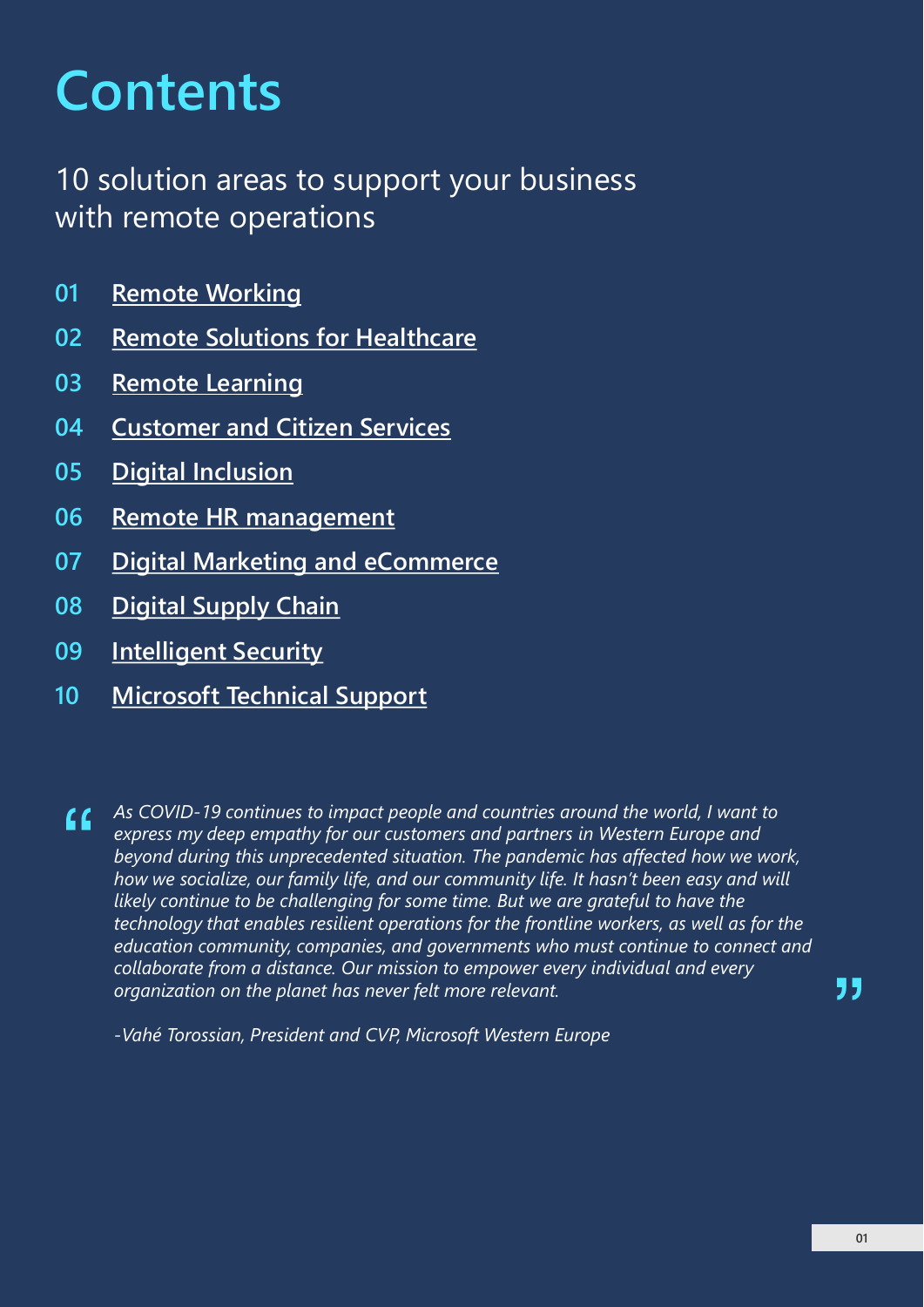### **Respond quickly and effectively to your changing needs**

Each of us is dealing with a new way of working, living and interacting with each other. Every aspect of Government, society, business and family is being impacted daily by the need to keep each other safe and reduce the burden on our health services and critical infrastructure.

At Microsoft we want to help everyone adapt to this new normal as quickly and effectively as possible.

Listening to our customers, we've heard how all sizes of organizations are facing a very different set of challenges to the ones they imagined at the turn of the year. The focus is initially around business continuity. How do I ensure that the critical needs of my employees and my customers can be met? What services can I continue to offer and how?

As we adapt, we will have time to consider the broader needs of our organizations. How do we continue to build trusted relationships with customers when everything has to be done digitally? How do organizations continue to work and collaborate internally, without physical interaction? How do we ensure secure access to data and systems? How do healthcare workers get access to the tools they need to protect themselves and how do educators continue to provide effective teaching? These are just a few of the questions that many organizations need to address.

To help you and your organization tackle these challenges we've put together the following information. It draws on our global and local experience to offer a guide to solutions that may help you navigate the current challenges. We'll be updating the content on an ongoing basis, sharing best practice and letting you know what's working well for others like you - and what's not. We are also keen to hear your feedback on what you need so that we can provide the materials that best suit your requirements. Do speak to our account or partner teams and know that we are here to help.

Now is the time for us to use technology to help our people, our customers, our partners and our supply chain to collaborate effectively, securely and safely.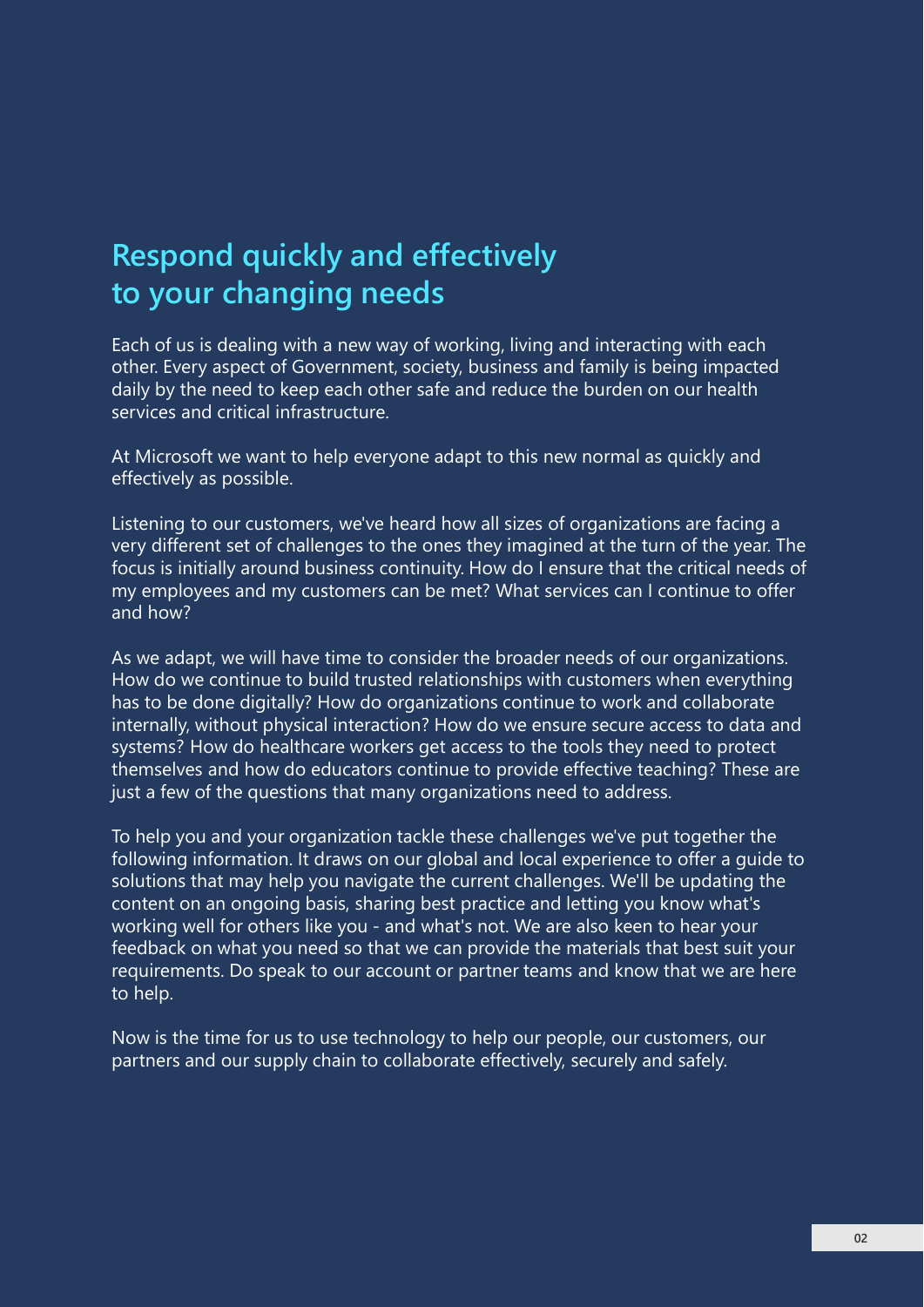### <span id="page-3-0"></span>**01 Remote Working**

#### **Maintaining a connected experience**

In the current climate, millions of people have moved to remote working. We recognize the role technology plays in helping organizations of all sizes to enable remote working without sacrificing collaboration, productivity and security. However, it's not only about organizational efficiency and productivity. It is also the human challenge of ensuring that your employees don't feel isolated. It is vital to support them, so when they work remotely, they don't feel remote.

While Microsoft itself has a long history of supporting remote working, in the current circumstances we are also taking it to its extremes. Over time we have learned a few things about how best to help your organization and people get set up for success and we wanted to share that with you.



#### **Getting started**

Setting up an effective workspace at home, whether that's a home office or just a designated corner to focus, is key. Using a cloud productivity application or suite will help to access files and tools from any location. [Microsoft 365](https://www.microsoft.com/en/microsoft-365) enables users to access resources, share and collaborate on files with Office apps across the web, mobile, and desktop, storing the content in the cloud by default. It also helps to stay connected with colleagues and the work through chats, calls and meetings. Office apps, Outlook Mobile, Microsoft Teams, and OneDrive can be deployed on any devices or browser, so people can access their emails, calendars, and files wherever they are. We've made it easy for users to save their files to OneDrive or SharePoint the same way they traditionally saved files to their C: drive; this has been key to getting files to the cloud.

Not every organization can provide corporate devices for remote work, but you can enable access to company data on personally owned devices using [Microsoft Intune](https://www.microsoft.com/en/microsoft-365/enterprise-mobility-security/microsoft-intune) app protection policies combined with [Azure AD Conditional Access](https://docs.microsoft.com/en-us/azure/active-directory/conditional-access/). This way your organization still has the right level of control over information accessed. If you need more control around the environment your users are accessing corporate resources from, then [Windows Virtual Desktop](https://azure.microsoft.com/en-us/services/virtual-desktop/) hosted in Microsoft Azure can help. If you need to get new devices for your employees to work remotely, Windows 10 and Surface devices have security features built in.



#### **Staying Connected with Meetings and Messages**

Without the benefit of spontaneous chats in hallways, be mindful of the need to communicate more often, either by virtual meetings or via chats. Finding ways to bring teams together is important, whether that's a status meeting, a more informal catch-up or a birthday celebration. The key is to balance the need to keep driving projects and work, with the need for human connection and morale.

Without the convenience of face-to-face meetings in conference rooms, some people may be attending online meetings for the first time in their careers. [Microsoft Teams](https://products.office.com/en/microsoft-teams/group-chat-software) is designed to be the hub for teamwork, enabling you to fully prepare meetings, share your screen or presentation, record the meeting for reference, and then follow-up with actions that keep everyone on the same page – such as distributing the content afterwards. This is especially useful for those who are not able to attend. You can securely store files where the right people can access them, collaborate on whiteboards and quickly jump onto calls and meetings as needed. And for those who feel comfortable with it, you can encourage the use of the camera in meetings. This personalizes the meeting, helping attendees feel connected and thereby driving engagement. As does inviting questions and encouraging contributions from all who are virtually present.

As you can see, Microsoft Teams is feature-rich, so it's well worth learning all the things it can do to make working life significantly more constructive and productive. ["Are you making the most of Microsoft Teams while working remotely?](https://pulse.microsoft.com/en/work-productivity-en/na/fa2-are-you-making-the-most-of-microsoft-teams-while-working-remotely/)" is a concise article which will help you achieve exactly that. It's well worth a read.

#### **Managing your time and well-being**

Working remotely can be a strain even on the most experienced corporate individuals. Make sure your colleagues feel they can set boundaries and let people know when they are 'on' and 'off' work. It's possible to signal availability through the presence indicator and status message in Teams and set notifications according to preferences to allow for concentration or to be out of reach in 'quiet hours'. Taking breaks is important, as is regularly checking-in with yourself and others. Striking the right balance between caring for loved ones and delivering work is crucial for everyone. Working from home in this situation has its own unique challenges.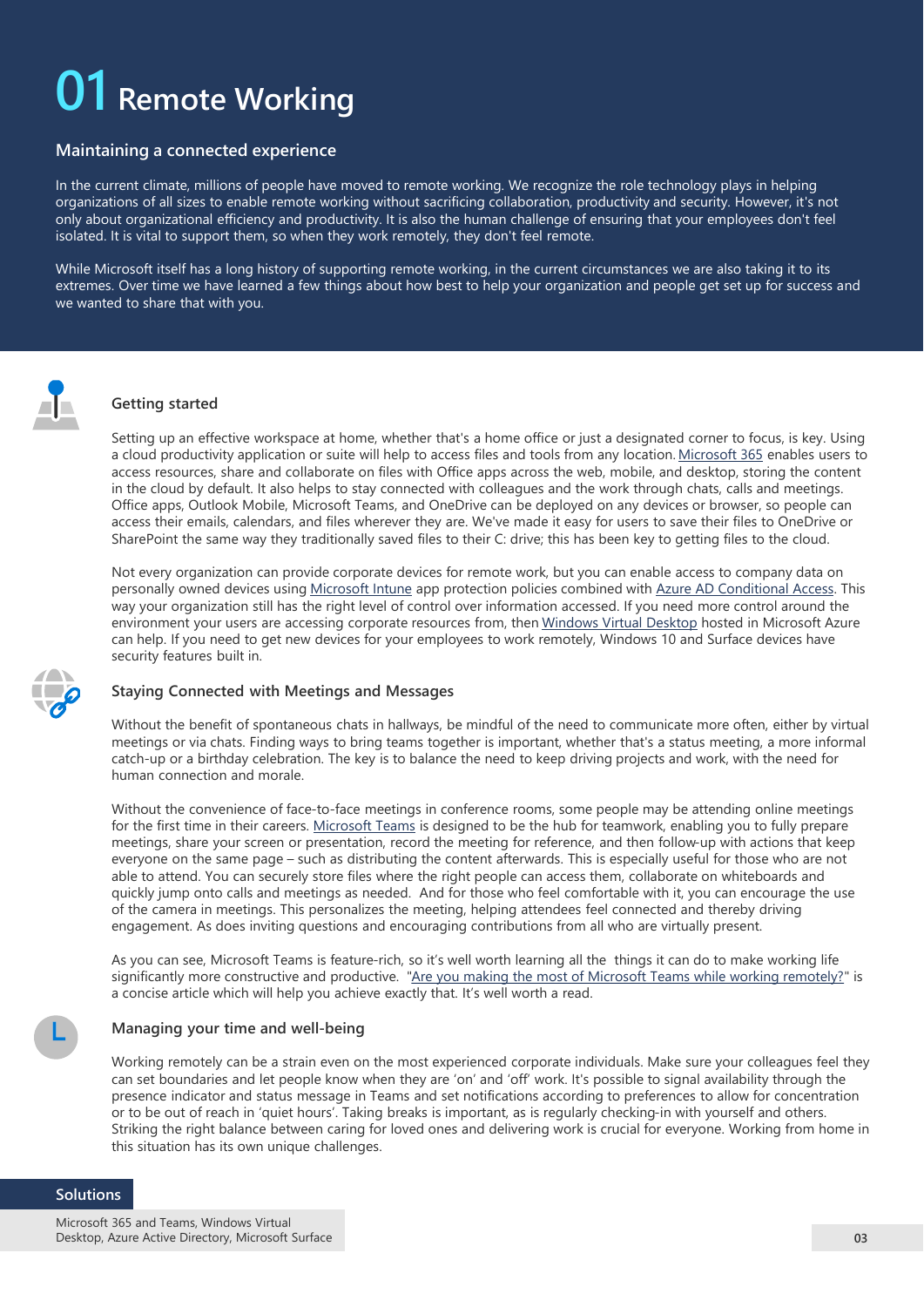### <span id="page-4-0"></span>**02 Remote Solutions for Healthcare**

#### **Empowering care teams with new tools**

Healthcare professionals play a critical role in supporting the health, safety, and wellness of people around the world. Working in a complex care environment - made even more complex by current challenges - doctors, nurses, and other healthcare staff need access to tools that enable collaborative workflows to deliver high quality patient care. Both patients and clinicians need greater flexibility and convenience to connect with each other across locations.

Microsoft solutions can support your clinical staff with quick online remote diagnosis and treatment. Ensuring speed of communication and reliability of systems is critical, especially when scaled over hospitals, trusts, regions or nationwide.



#### **Scheduling virtual visits**

With people staying at home, in-person consultations are being minimised, so video conferencing provides a way for clinicians to provide people with the advice and diagnosis they need. Using the meetings platform in Teams, combined with the new [Bookings app,](https://www.microsoft.com/en-us/microsoft-365/blog/2020/03/06/empowering-care-teams-with-new-tools-in-microsoft-365/) providers will be able to schedule, manage, and conduct virtual visits with patients.



#### **Communication, collaboration and coordination**

[Microsoft Teams](https://teamworktools.azurewebsites.net/hc/index.html) provides your medical staff with an integrated hub for teamwork including staff coordination, communications and data access to provide the care the patients need, in an efficient way. This enables clinical and nonclinical teams to receive direction in a timely manner, ensure documentation is up to date and that they can access appropriate information from any device in real time.

For care staff, knowing who is on shift and being able to reach them at the right time is key to delivering timely patient care. Often, valuable time is spent trying to identify the correct contact information for healthcare staff members. With targeted communications in Teams, you can manually create tags to organise users based on attributes such as a role, skill, or location. Once applied, you can message everyone assigned to a tag at the same time in a chat or channel conversation: for example, you can message all @porters on a ward.

#### **Emergency response apps**

[The Emergency Response sample solution for Power Platform](https://nam06.safelinks.protection.outlook.com/?url=https%3A%2F%2Freview.docs.microsoft.com%2Fen-us%2Fpowerapps%2Fsample-apps%2Femergency-response%2Foverview%3Fbranch%3Der-app&data=02%7C01%7CErika.ReyRaab%40microsoft.com%7C37a18ee5597a428d762e08d7d17c5913%7C72f988bf86f141af91ab2d7cd011db47%7C1%7C0%7C637208204488518790&sdata=8CHY%2B5hwu1ND7FMyrHCWilANAM3Mezyt92PPjPvdac0%3D&reserved=0) provides a set of capabilities for healthcare organizations to collect data for situational awareness of available beds and supplies, COVID-19 related patients, staffing, and pending discharges. The solution also provides dashboards that summarise key data and insights for you to make informed decisions resulting in efficient deployment and usage of resources. With [Microsoft Power Automate](https://flow.microsoft.com/), you can create multistep flows across a number of services. For example, you can create a flow between emails, calendars and spreadsheets, ensuring that the right business apps can be connected for maximum efficiency and efficacy.

It's not only important to deliver medical care but to also provide information to help people make decisions and prevent health systems from being overwhelmed. By offering its [Healthcare Bot](https://azuremarketplace.microsoft.com/en-us/marketplace/apps/microsoft-hcb.microsofthealthcarebot) service powered by Microsoft Azure to organizations on the frontlines of the COVID-19 response, we're helping screen patients for potential infection and care.

#### **Secure and scalable access to applications**

With [Windows Virtual Desktop](https://azure.microsoft.com/en-us/services/virtual-desktop/), your healthcare organization can provide care workers with access to key data in a secure and controlled way. As the data isn't stored on the device itself, patient data is kept secure even in the event of loss or damage to the device.



#### **Remote assist**

[Remote Assist](https://dynamics.microsoft.com/en-us/mixed-reality/remote-assist/) on HoloLens gives remote health experts a real-time view of what is being seen, so they can collaborate to solve issues faster and to enable quicker transfer of knowledge. It combines video, screenshots and holographic annotations to help support your front line employees get access to expert advice.

**Solutions**

Microsoft 365 and Teams, Windows Virtual Desktop, Microsoft Power Automate, Microsoft Power BI, Microsoft PowerApps, Microsoft HoloLens, Windows 10 Devices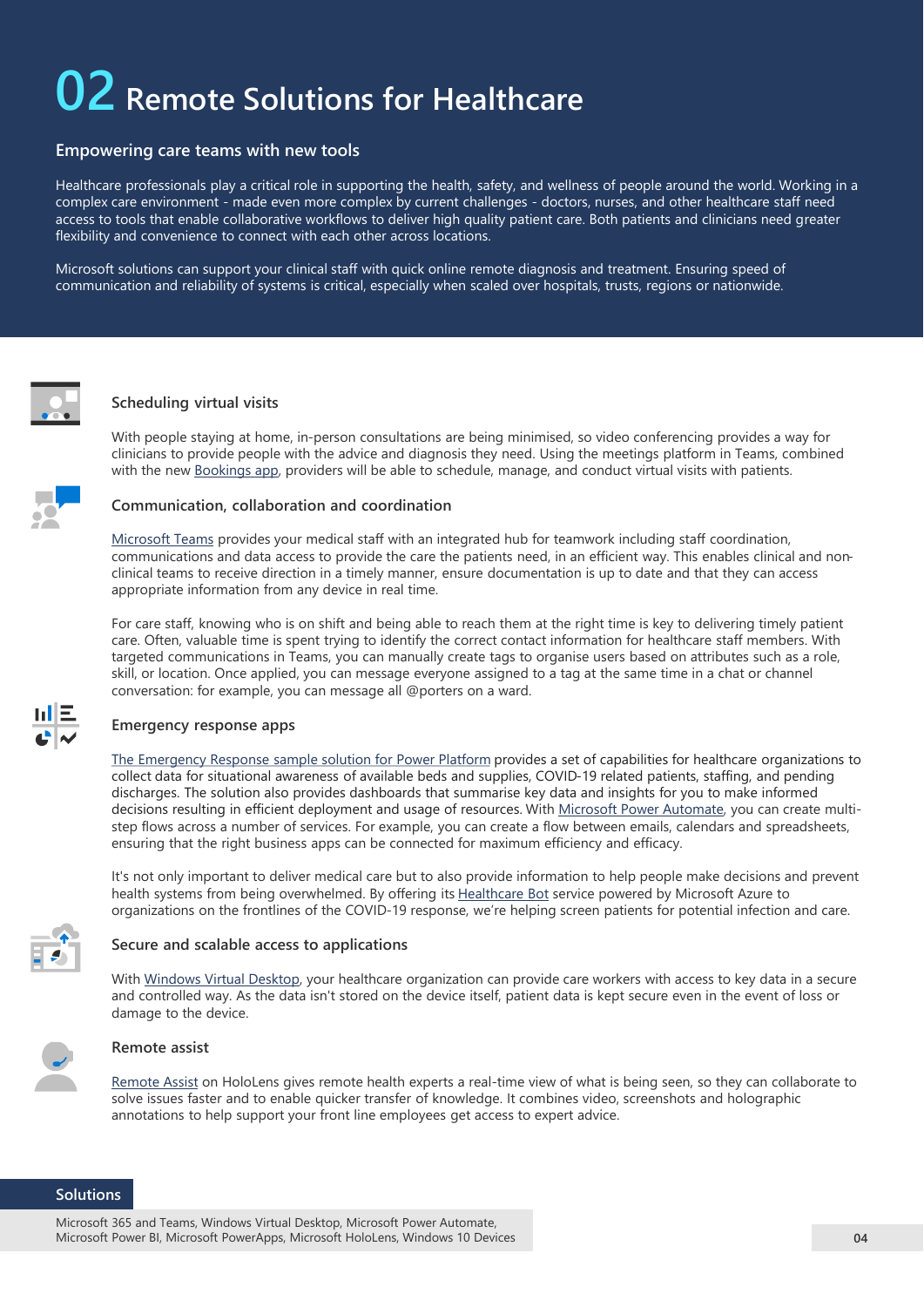### <span id="page-5-0"></span>**03 Remote Learning**

#### **Ready-to-use intelligent teaching and learning platforms and resources**

With schools, colleges and universities closing, there is a requirement for educators, parents and students to access educational resources and continue their learning remotely. This can be particularly challenging if you're moving to remote learning for the first time. The good news is that we have [free tools and resources](https://www.microsoft.com/en-us/education/remote-learning) to support you, including our secure online classroom app, Microsoft Teams. These liberating tools can also open up numerous opportunities for personal growth and professional development.



#### **Enabling schools to continue teaching remotely in a secure online classroom**

To help you and your organizations with remote learning, [Microsoft Office 365](https://www.microsoft.com/en-us/education/products/office) with [Microsoft Teams for Education](https://www.microsoft.com/en-us/education/products/teams) provide an online classroom environment so students and teachers can continue to focus on learning. Free for schools and universities, Teams brings together virtual face-to-face connections, assignments, files and conversations into a single place accessible on either mobile, tablet, PC or browser. To support anytime working, Microsoft Stream: an online video storage and playback platform, can help you and your staff to upload recorded courses/ lessons to students for ondemand viewing. We have training materials, courses and documents to help your educators and IT plus other content to help parents/ students quickly get up to speed.

And while many of your staff are working remotely, Windows Virtual Desktop enables access to critical business applications to keep school operations, teaching, and collaboration running smoothly.

#### **Keeping students engaged**

Driving student engagement and focused learning while outside of the classroom is clearly a challenge. Tools like [Flipgrid](https://blog.flipgrid.com/remotelearning), [Skype in the Classroom](https://education.skype.com/) and [Minecraft: Education Edition](https://education.minecraft.net/blog/microsoft-extends-access-to-minecraft-education-edition-and-resources-to-support-remote-learning/) (available through June 2020 for all educators and learners who have a valid Office 365 Education licence) can also help provide variety and enable students to learn in different ways.

Teachers can also set up a variety of questionnaires and quizzes using [Microsoft Forms.](https://support.office.com/en-us/article/microsoft-forms-for-education-8580c114-fae7-4f3c-9c18-9db984f3d547) Students can answer online and their responses can be collected/aggregated by their teachers. Microsoft Teams encourages collaboration and communication through the chat functionality. Students can interact with teachers or lecturers, as well as each other, [helping them feel less isolated and re-creating the classroom environment as closely as possible. The Microsoft Educator](https://education.microsoft.com/en-us)  Center also has resources, lesson plans and activities to help engage students remotely.

#### **Continuous personal development - training for educators and staff**

Microsoft has an active [community of educators.](https://educationblog.microsoft.com/en-us/tag/microsoft-educator-community/) They regularly share best practices and learn from each other. Using our Teams platform, we have enabled a global remote learning community to connect Microsoft product experts with your staff to offer support, answer questions, share resources and help implement remote learning.

Our [Microsoft Educator Center](https://education.microsoft.com/en-us) has developed online learning content with teachers, for teachers. This free, personalized, professional development hub supports independent skill building via courses, lesson plans and learning paths.

LinkedIn, with feedback from University of North Carolina, has identified a [range of courses](https://learning.linkedin.com/blog/learning-thought-leadership/suddenly-teaching-online--free-resources-to-help-faculty-affecte) that offer support. It strikes the right balance between providing the essentials to those who are new to online teaching without overwhelming, while also providing enough detail to help them ramp up quickly and efficiently. These are now free to all LinkedIn members.

Clearly, all these resources offer opportunities for the continuous professional and personal development of the individual. In particular, Microsoft's 'Level Up' program recommends online courses for upping your cloud skills – something that the current situation has made even more of a priority than it was before. All you have to do is [take a short questionnaire](https://www.microsoft.com/skills/) to discover which are the most appropriate courses for you.



#### **Remote collaboration for staff members**

It's more important than ever that your teaching staff are able to come together to share best practices and discuss challenges in navigating this new way of teaching. Teams supports group video calls, chat and conversation, digital notebook integration, file storage for easy sharing lesson plans and information, as well as recording meetings and posting for later.

#### **Solutions**

Microsoft 365 for Education, Microsoft Teams, Microsoft Stream, Microsoft Forms, Flipgrid, Skype in the Classroom, Minecraft: Education Edition, Windows Virtual Desktop, Windows 10 devices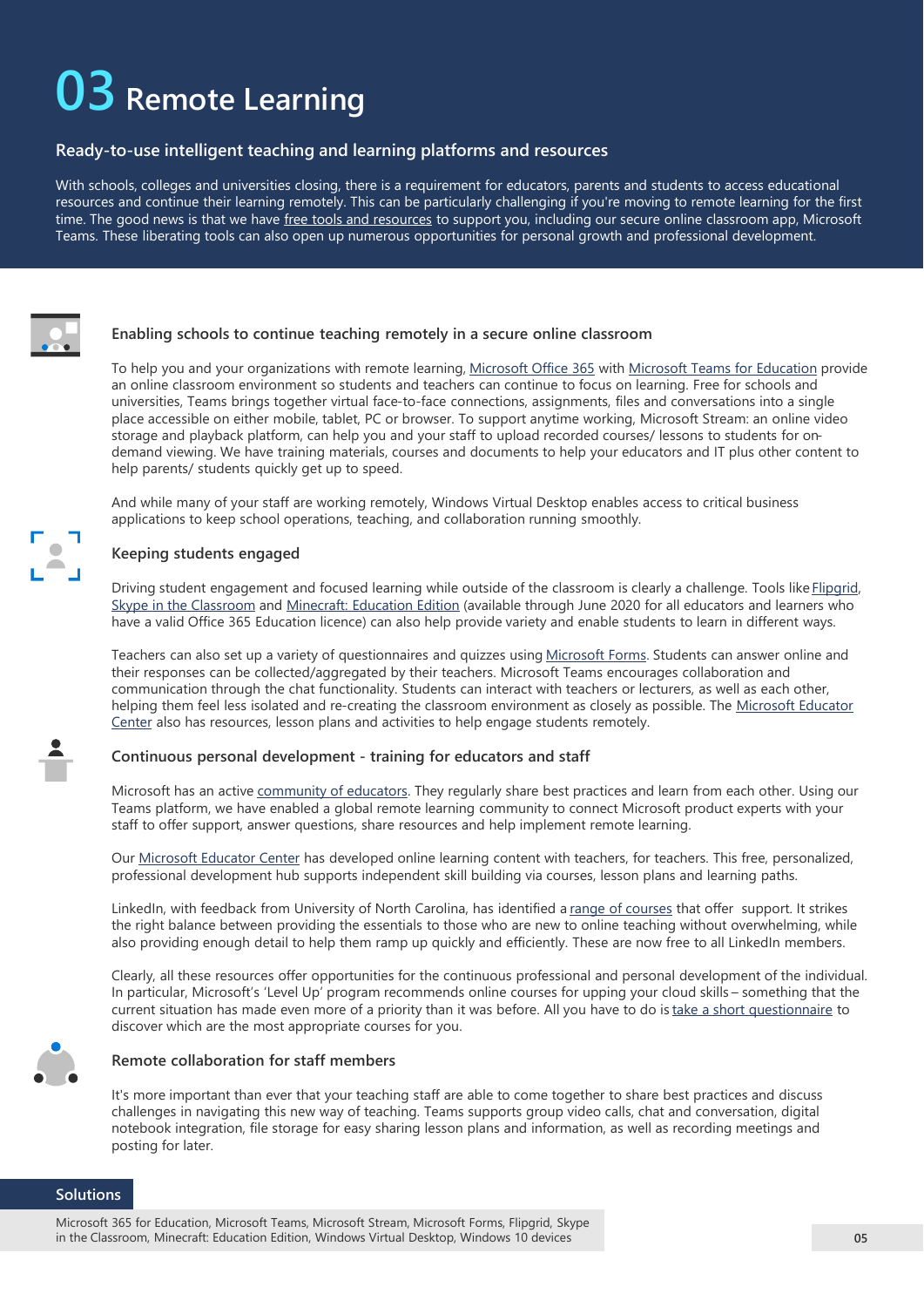### <span id="page-6-0"></span>**04 Customer and Citizen Services**

#### **Helping you respond to customer and citizens queries**

Both public and private sector organizations are currently being inundated with enquiries across an unprecedented range of topics with a reduced and remote workforce. Now more than ever you'll be looking at options to help you better connect with your customers to analyse queries and requests quickly, to prioritise those most in need and manage other requests via FAQ's or chathots

While organizations are working in a higher-pressure environment, getting access to real-time data and insights is vital. With the scale of Azure, it's possible to quickly ingest, transform and query vast amounts of data efficiently.



#### **Communicate quickly and effectively**

In times of crisis low code application platforms, such as the Microsoft Power Platform, enable everyone to quickly and securely innovate, providing solutions for rapidly emerging challenges. Organisations can accelerate their app development with pre-built templates, such as the [Crisis Communications Power Platform Template](https://powerapps.microsoft.com/en-us/blog/crisis-communication-a-power-platform-template/), quickly enabling information sharing and communications related to evolving conditions during a crisis. Using the template, employees can report their work status and make requests, gaining up-to-date information from both their organization and reputable external sources, such as WHO or a local authority.

In the face of crisis employees and customers will understandably have lots of questions that require quick response. Using Power Virtual Agents you can quickly create and maintain an intelligent [Crisis Management Chatbot](https://powervirtualagents.microsoft.com/en-us/blog/building-a-crisis-faq-bot-using-power-virtual-agents/) to help address some of these common questions.



#### **Managing increased workload**

Right now, airlines are dealing with multiple inquiries about cancelled flights and supermarkets need to provide solutions to cater for the elderly or vulnerable. [Microsoft Dynamics 365 Customer Service](https://dynamics.microsoft.com/en-us/customer-service/overview/) helps organizations across central, regional and local government, as well as commercial businesses across industries to deliver the best outcomes across all engagement channels they need, providing a single view of all customer information and the latest knowledge across their organization. It also allows them to seamlessly unify data and technology to manage even the most complex of cases. You can deploy this solution in a matter of days to tackle even the most complex of cases in the most productive way.



#### **Gather, analyse and visualise data**

With organizations working in this high-pressure environment, the speed in which you turn extraordinary volumes of data into actionable insights is vital. Microsoft's customer and citizen engagement solutions apply AI-driven insights that identify and automate emerging and time-consuming issues and monitor the impact of the strategies you deploy on your operations in real time. These solutions, such as [Customer Service Insights,](https://dynamics.microsoft.com/en-us/ai/customer-service-insights/) [Power Virtual Agents](https://powervirtualagents.microsoft.com/en-us/) and [Portals](https://powerapps.microsoft.com/en-us/portals/) can be deployed within hours with little or no coding required.



#### **Streamline and automate responses**

From simple tasks to complex enterprise-wide processes, [Power Automate](https://flow.microsoft.com/en-us/) enables everyone through low code tools to build secure, intelligent, automated workflows to effectively manage highly repetitive, manual tasks. This helps employees to focus on critical challenges and opportunities during times of crisis.



#### **Rely on Azure for availability and scale**

Now, more than ever, it's vital to bring all of your organization's data sources together to drive actionable insights. It's also important to try and predict demand and identify any support that's needed. Through AI, Machine Learning and Cognitive Services, Microsoft Azure has capabilities to support organizations as required.

Also, with [Azure Resiliency for Crisis Management,](https://azure.microsoft.com/en-us/features/resiliency/) you can rely on high availability, disaster recovery, and backup to protect mission critical applications and data. Azure has ISO-22301 Certification, meaning it's certified under the first international standard to demonstrate the ability to prevent, mitigate, respond to and recover from disruptive incidents.

**Solutions**

Microsoft Power Platform, PowerApps, Power BI, Power Automate, Power Virtual Agents, Microsoft Dynamics Customer Service, Microsoft Planner, Microsoft Azure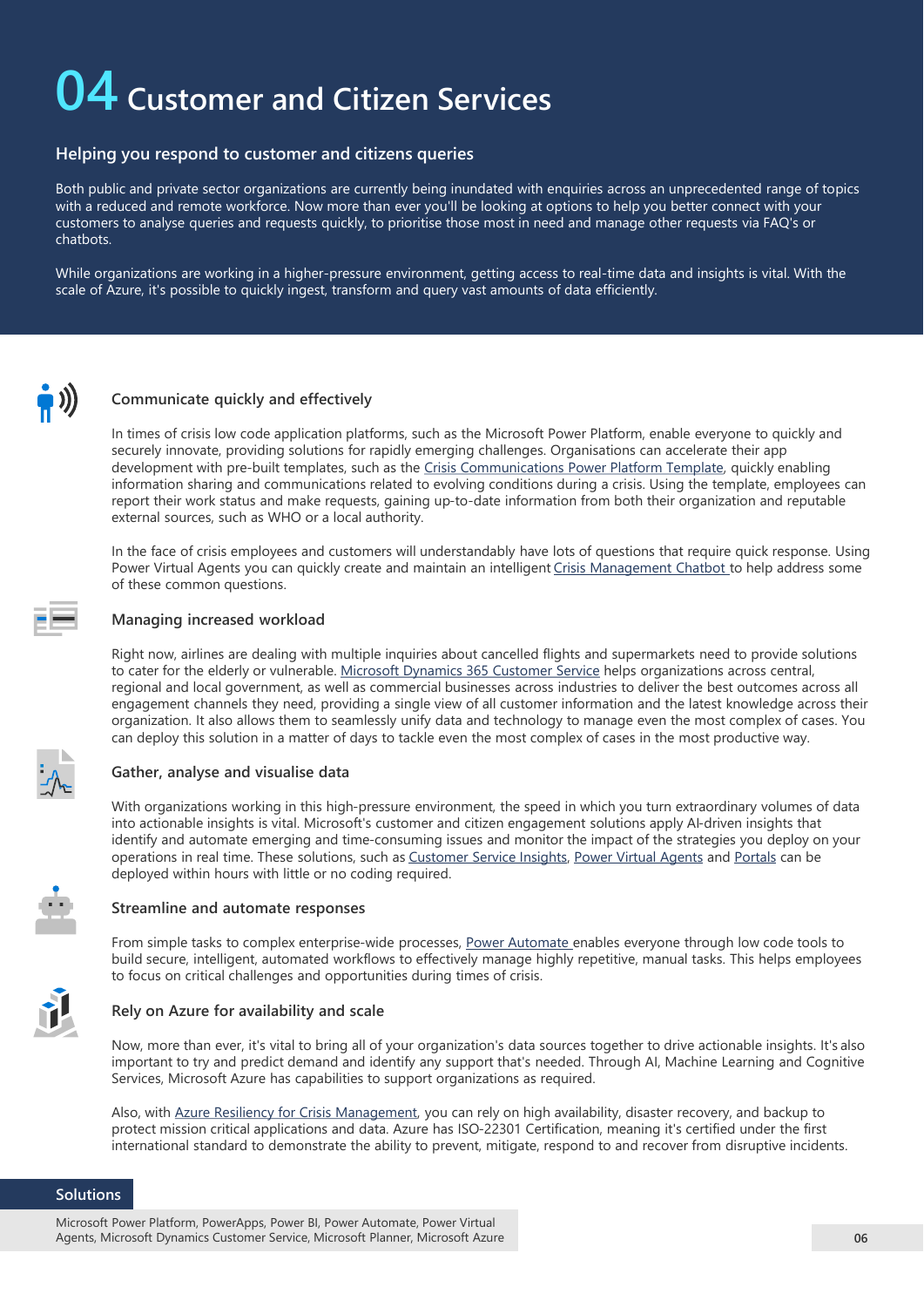## <span id="page-7-0"></span>**05 Digital Inclusion**

#### **Tools to keep connected and ensure no one is left out**

We should always strive to be inclusive, and it's even more vital to ensure everyone's needs are met when working remotely. Communicating inclusively and accessibly with staff and colleagues is as important when there is no direct face-to-face daily contact.



#### **Keep in touch**

When all team members are remote it's important to communicate broadly and in a human way. With Microsoft Teams you can turn on audio and video in a meeting to deliver much more than just written messages. You can also use animated GIFs and stickers to add emotion to the conversation and let everyone express their personality.



#### **Accessible technology**

One in every five people classify themselves as having a disability, 70% of which are invisible. There are also situational challenges when people need support or assistance in using technology. Building accessibility and inclusion into everything we do is at the heart of our approach to our products.

Ensuring documents, presentations and communications are suited for all is important at any time, but with people working remotely, it's even more important to ensure that all employees have the right access to content they can use. Having captions, providing recordings or transcripts of meetings, allows your people to review and follow at their own pace. All of this capability is built into Microsoft 365. [Visit our website](https://www.microsoft.com/en-us/accessibility/office) to learn how we can help.



#### **Focus your time and attention**

It's important for your employees to feel comfortable when working from home and appropriately manage their work/life balance. Blocking time in the diary for deep work or quiet time will help. Product features in [Windows 10](https://www.microsoft.com/en-us/accessibility/windows) are built with this in mind.

#### **Cognitive skills for integration**

For developers, building voice, vision and other cognitive capabilities into applications will increase accessibility and usage. [Azure Cognitive Services](https://azure.microsoft.com/en-us/services/cognitive-services/) can help with this.

#### **Firstline access**

Inclusion is also about adding users to your digital processes who have not been included in the digital information flow previously. Your key workers might be on site and will need communication and collaboration tools to connect back into the organization. Collaboration features within Teams and Stream can help connect organizations with the front-line.

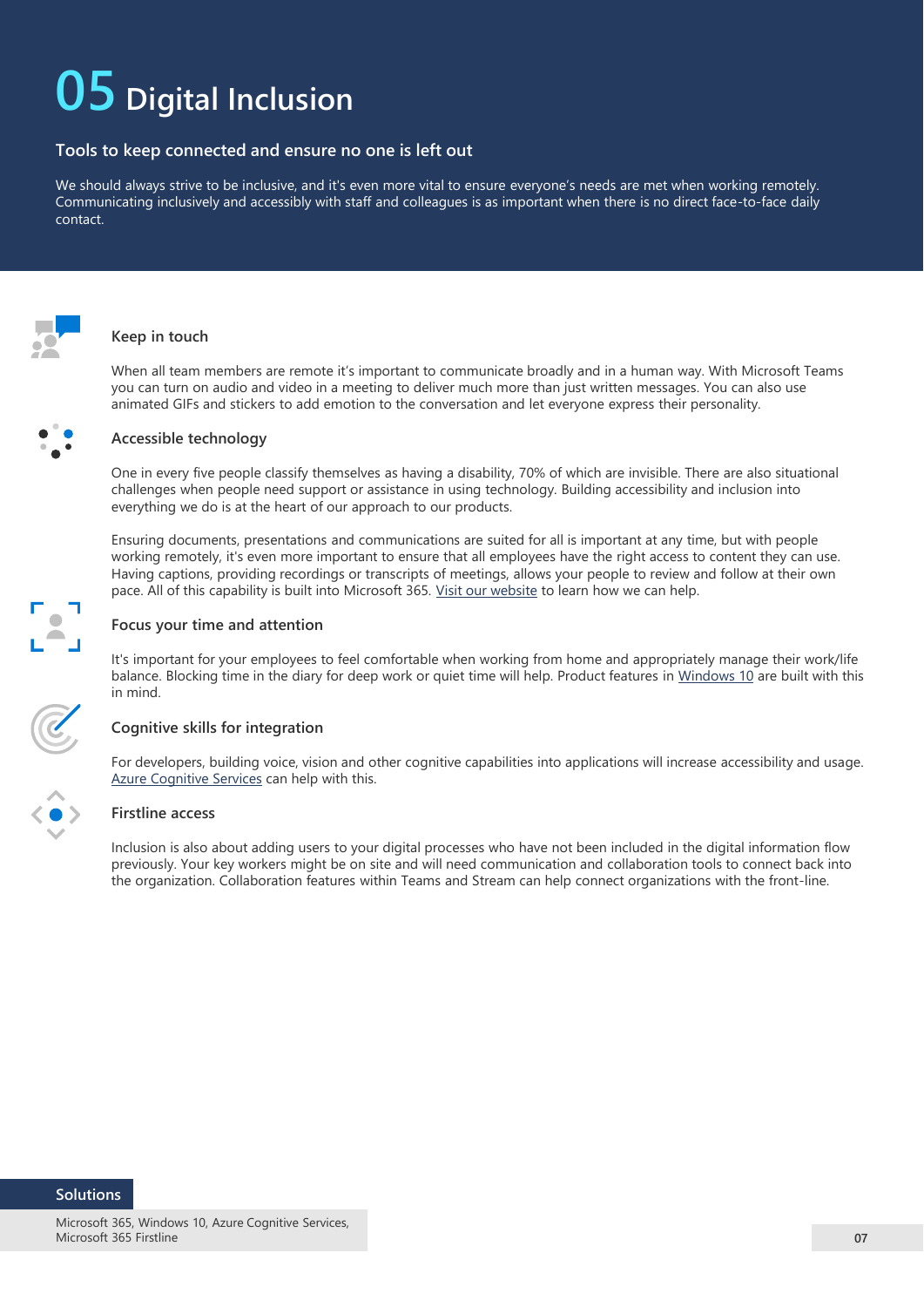### <span id="page-8-0"></span>**06 Remote HR Management**

#### **Help employees work through challenging times**

Your HR departments now, more than ever, need to protect the physical and mental wellbeing of employees. It's important that they feel connected to both their organizational leadership, as well as each other. Remote working best practice must be driven from the top. Constant and consistent communication is key.



#### **Employee engagement**

When people are feeling isolated, it's vital to communicate as often as possible, so they feel as though they are connected. With [Yammer,](https://products.office.com/en/yammer/yammer-overview) multiple topics of conversation can happen, both at a team level, or an organizational level, providing flexibility for team members to be connected with whoever they need to be. It also provides your HR teams with the ability to distribute timely updates.

You can also build an [internal crisis management site](https://techcommunity.microsoft.com/t5/microsoft-sharepoint-blog/build-a-crisis-management-site-to-connect-people-and-information/ba-p/1216791) to connect people and information, and share updates, latest news, related resources and topical Q&A with your colleagues and staff.

#### **Driving organizational culture**

It's important that your employees feel connected to you and each other. Remote working best practice is driven from the top in both direction given and by example set. It is, of course, important to set employees up for success with tools, training and resources that are available. But as important, is to provide employees with practical advice on looking after their physical and mental wellbeing, and that of their loved ones. Demonstrating that you care, and that you are available to help, will help foster a sense of trust within your organization when it is most needed. Here are some useful tips on how [to keep your remote team engaged and productive. On a practical level, with Teams, video conferencing enables face-to](https://pulse.microsoft.com/en/work-productivity-en/na/fa2-5-ways-to-keep-employees-engaged-and-productive/)face contact for meetings, and SharePoint and Whiteboard allow people to access documents or collaborate as if they were together in person. If you need tools to support your culture, Teams can help.



#### **HR apps and programs**

Intelligent recruitment: Talent acquisition is particularly difficult to manage remotely. [Microsoft Dynamics 365 HR](https://dynamics.microsoft.com/en-us/human-resources/overview/) with LinkedIn is a high-end workplace platform, covering recruitment release, intelligent talent matching, interview management, induction management, training and other processes.

Intelligent HR Portal: When the pressure on your HR team is increasing, it's possible to field some inquiries through AI and chatbots, especially in larger organizations.

Talent Development System: To keep business-as-usual talent processes moving, Dynamics 365 enables HR teams to establish talent inventory systems featuring succession planning, performance management tools and feedback processes.

#### **Workforce insights**

Using [Power BI,](https://powerbi.microsoft.com/en-us/) your HR team can access self-service reports and views across their talent pool.

HR teams need to be able to predict employee churn and identify employees likely to be impacted by illness due to their health history. Azure Rapid Process Automation, Machine Learning and Cognitive Services could help.



#### **Devices**

Through Surface or Windows 10 devices, you can be sure that your staff have the right technology to complete tasks and connect with colleagues or customers remotely and securely.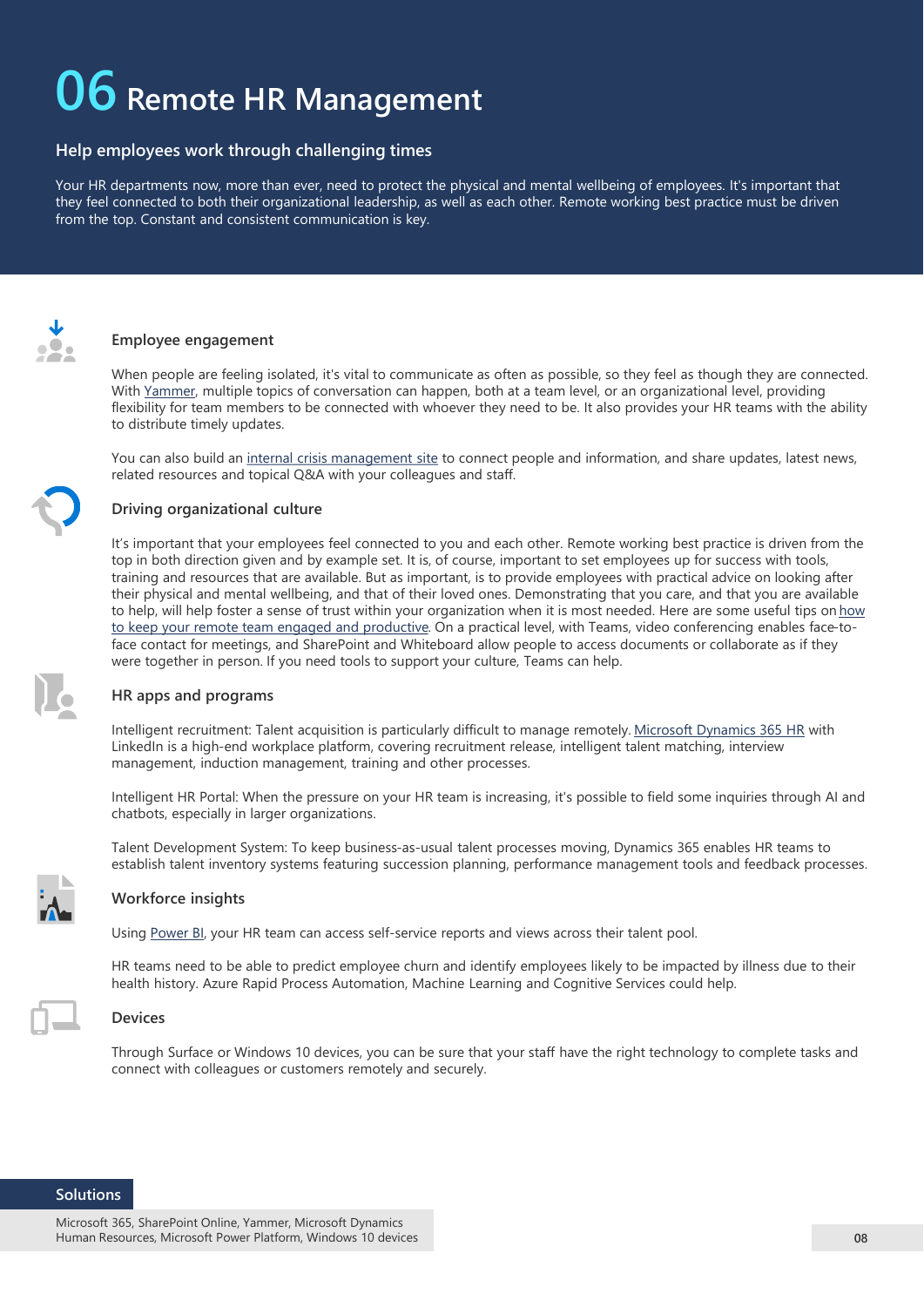# <span id="page-9-0"></span>**07 Digital Marketing and eCommerce**

#### **Evolving to the rapidly changing digital marketing and eCommerce landscape**

The world has changed overnight, impacting the way we drive customer engagement and operations. Most organizations will need to evolve and scale their marketing strategy to being fully digital. This includes data and customer insights, compliance, email and digital events, and also access to appropriate martech. And as we talk to many of our customers and partners, they're looking for our support to help them securely transform physical events to digital and keep their online retail operations running smoothly while maintaining a positive customer experience.



#### **Digital marketing strategy and martech**

Right now, marketing needs to find the right balance between managing customer expectations, communicating product [availability and revising channel distribution, rather than driving promotional activity and lead-generation. Dynamics 365](https://dynamics.microsoft.com/en-us/marketing/overview/) Marketing provides a way to keep communication consistent, customer journeys personalised and deliver information where and when people need it – in a compliant and secure way. It also allows you to make informed decisions and datadriven prioritization decisions.



#### **Digital transformation of face-to-face events**

With the cancellation or postponement of in-person gatherings and events, businesses are having to think differently about communicating with customers and need new approaches to everything from customer meetings and employee training calls, to large events like CEO town halls and global sales conferences. We have been through this digital transformation ourselves and have collated [some of the lessons](https://www.microsoft.com/en-us/microsoft-365/blog/2020/03/13/digital-transformation-live-events-bob-bejans-observations-frontline/) that we've learned with event-production and moving fully to digital events.



#### **Protect your online revenue**

As demand quickly moves to online and there is a ramp up in your online sales, a real-time AI powered solution to help protect your business from increasing fraud costs can help. [Dynamics 365 Fraud Protection](https://dynamics.microsoft.com/en-us/ai/fraud-protection/) is a solution to protect online payments and customer account creations. The Fraud Protection network gives a broad awareness of fraudulent activity across the globe. So as the crisis unfolds and consumer patterns change, fraud rules and protection remain up-to-date.

#### **Scalable infrastructure to help meet new demand**

We have agile methodologies and technology in place that scale fast and can help meet increased demand. You can rapidly scale your infrastructure – up or down - almost instantly on [Azure](https://azure.microsoft.com/en-us/industries/retailers/) to handle spikes in traffic to your eCommerce platform. This scalability supports you in continuing to deliver a great customer experience while also providing costcontrol, as you typically only pay for the services you use.



#### **Modern eCommerce**

For those retailers who have had to close brick and mortar stores and aren't yet trading online, [Dynamics 365 Commerce](https://dynamics.microsoft.com/en-us/commerce/overview/) can help you get up and running. It delivers a scalable online and mobile shopping experience whilst enabling tools like machine learning and AI to drive intelligent supply chain and better business insights. And with fast-changing consumer behaviour and demands, it's important to keep up to date on what your customers need and continue to provide a great experience for them.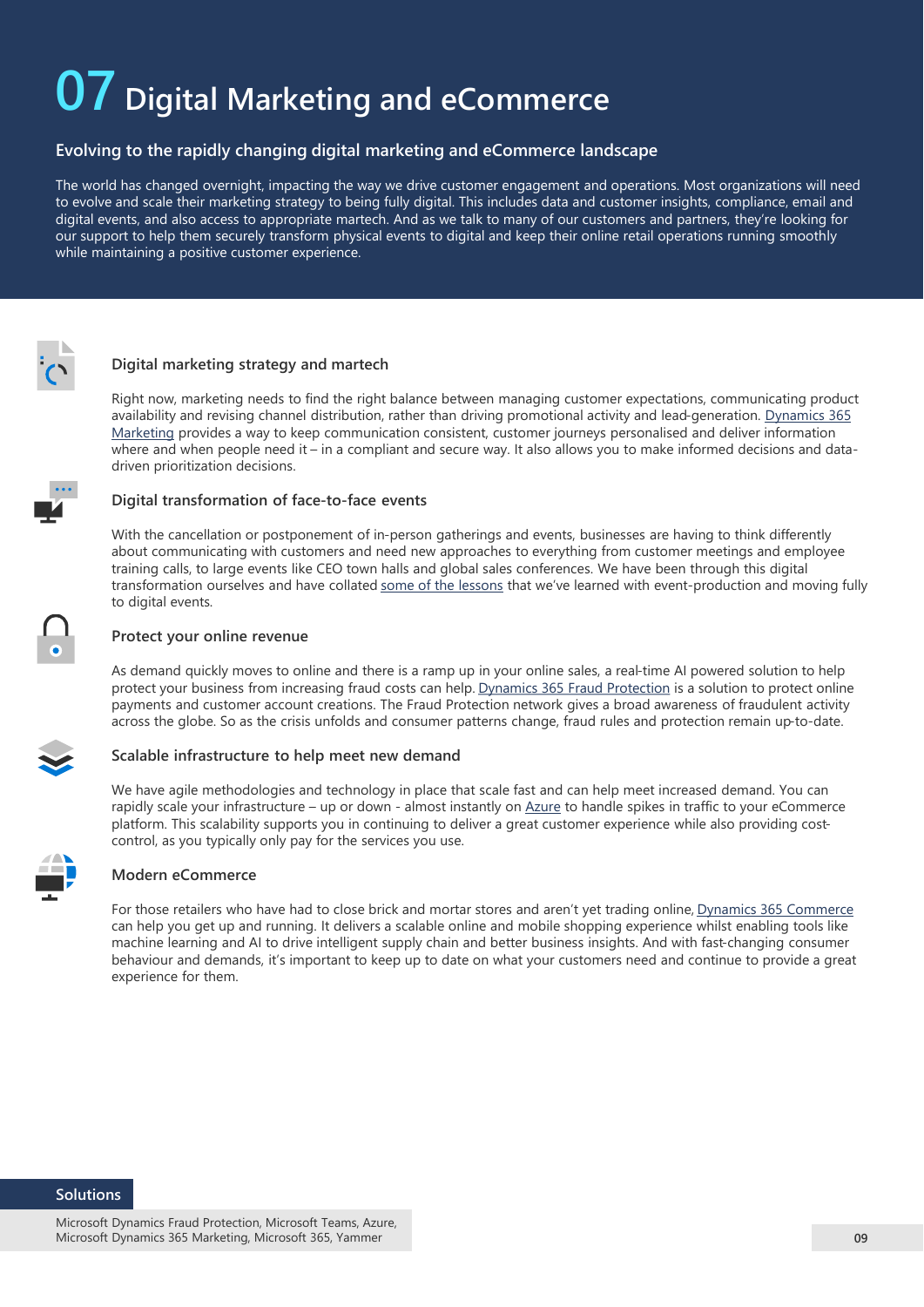### <span id="page-10-0"></span>**08 Digital Supply Chain**

#### **Supporting supply chain continuity and predictability**

The current need to supply consumers and the healthcare sector has never been greater. Access to critical healthcare products such as Personal Protective Equipment has never been more acute, and therefore complete transparency across your supply chain is vital.

You also need to know you can rely on the resilience of your critical business applications. It's crucial to ensure that everything continues to function effectively during periods of high-intensity and increased traffic.



#### **Supply chain management**

[Dynamics 365 Supply Chain Management](https://dynamics.microsoft.com/en-us/supply-chain-management/overview/) provides comprehensive end-to-end solutions covering planning, procurement, storage and transportation, production, and distribution for manufacturers across industries. These solutions can be implemented quickly to support your organization, whatever the size, to help with fast, scalable performance of apps and services.

Azure Data Services enables organizations to build dashboards and to provide a clear view of the full supply chain across planning, orders, inventory, logistics, personnel, equipment, quality and cost. The power and scale of Azure enables vast amounts of data to be processed, analysed and to create 'what-if' scenarios. And the fact that it is built on Azure enables you to collaborate digitally with your partners, suppliers and customers.



#### **Azure IoT Central for tracking and analytics**

The need to ensure that your supply chain is functioning effectively, to ensure that products and services are delivered and fulfilled, is vital. With [predictive analytics](https://docs.microsoft.com/en-us/azure/architecture/data-guide/scenarios/advanced-analytics) it's possible to optimise planning and improve the fulfilment, material sourcing, and logistics of your supply chain.

For many organizations, it's now more important than ever to monitor and manage data across many different devices. IoT Central's [customisable web UI lets administrators monitor device conditions, create rules, and manage millions of devices.](https://azure.microsoft.com/en-us/services/iot-central/)  The API surface within IoT Central gives you programmatic access to configure and interact with your IoT solution at any given time.



#### **AI and machine learning for optimisation**

It may be necessary to reshape your supply chain processes to be more flexible and adaptable. That's possible with Microsoft Azure capabilities such as AI, IoT and RPA. What's more, with machine learning, these processes can adapt over time.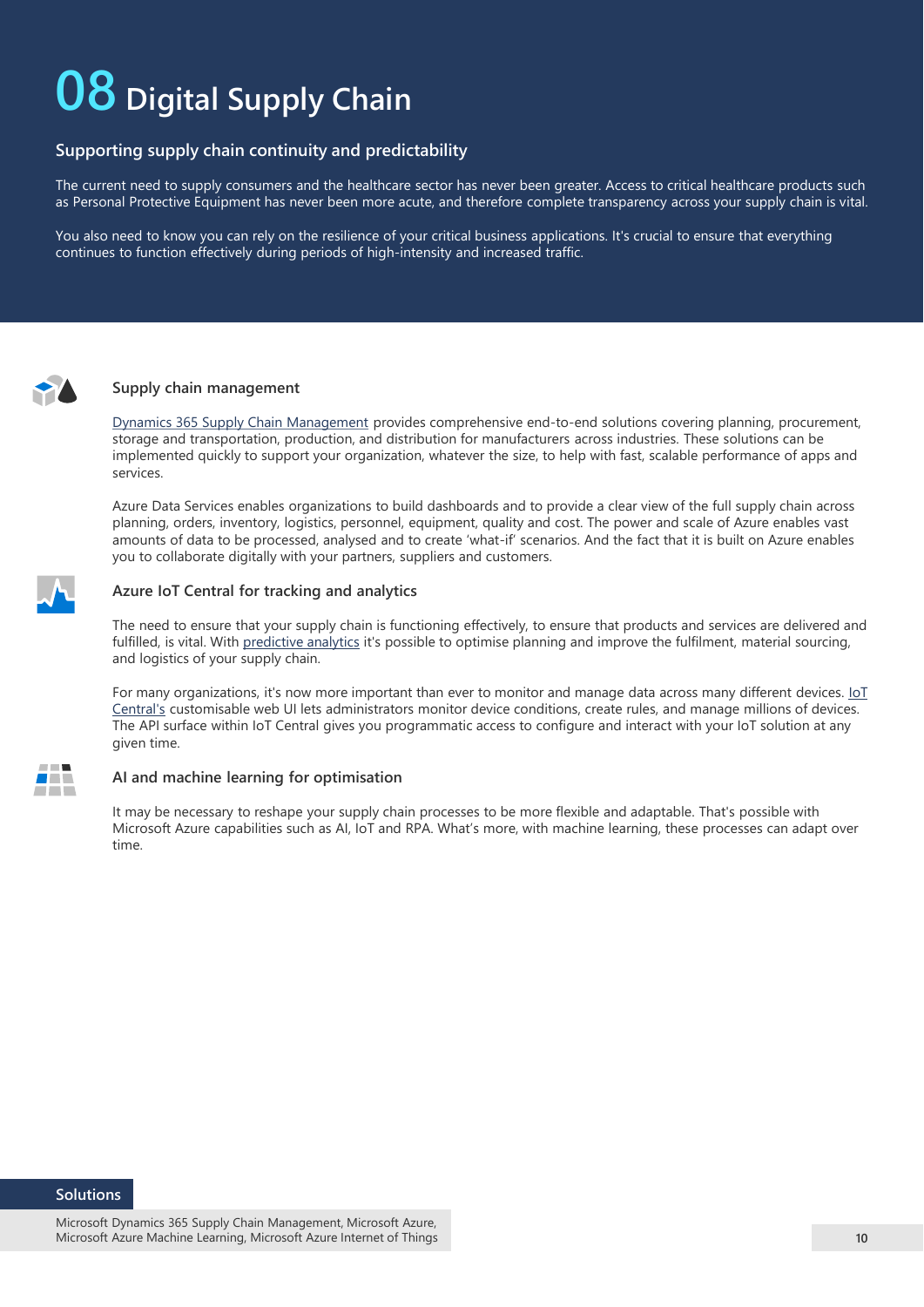### <span id="page-11-0"></span>**09 Intelligent Security**

#### **Protecting against increasing cybersecurity risks**

Cybercriminals are currently exploiting people's fear or need for information with phishing attacks to steal sensitive information or spread malware for profit. It's therefore vital that you maintain vigilance over networks to keep data and devices safe from attacks, especially when staff are away from their usual place of work. We have a range of solutions that delivers industry-leading protection, streamlines integration for comprehensive coverage and can help your security teams to do more with intelligent capabilities.



#### **Stay safe from phishing attacks and working remotely**

You have been asking us what Microsoft is doing to help protect you from these types of attacks, and what you can do to better protect your organization. We thought it would be helpful to share how our automated detection and signal[sharing works. We also have some best practices you can use to stay safe from phishing attempts and to stay secure](https://www.microsoft.com/security/blog/2020/03/20/protecting-against-coronavirus-themed-phishing-attacks/) working remotely. In addition, take a moment to read '[Privacy and protection of your data in Microsoft Teams](https://pulse.microsoft.com/en/work-productivity-en/na/fa2-privacy-and-protection-of-your-data-in-microsoft-teams/)'. We think you will find it both reassuring and informative.



#### **Visibility across your digital estate**

Being able to see security risks across your whole organization is hugely important. [Azure Sentinel](https://azure.microsoft.com/en-us/services/azure-sentinel/) acts as a bird's-eye view across of it. With AI built-in, it means that threat detection, hunting, prevention and response can be smarter, faster and automated.

With the move from on-premise to at-home working for so many employees, it's more essential than ever to prioritize and understand the security controls that are available, so you can bolster security with minimum impact on productivity. To that end, it would be wise to consult [Microsoft Secure Score](https://pulse.microsoft.com/en/work-productivity-en/na/fa1-this-is-serious-so-is-your-secure-score/) to see how your organization's security rates. Microsoft security solutions are underpinned by the [Microsoft Security Graph](http://cloud-platform-assets.azurewebsites.net/intelligent-security-graph/), which receives billions of signals every day. It enables rapid threat detection and response based on insights from security intelligence, machine learning, and behavioral analytics.

#### **Identity and Access Management**

When criminals phish, they're trying to compromise identities. Attacks have doubled in volume year-on-year. Enabling [multi-factor authentication](https://www.microsoft.com/en/security/business/identity/mfa) stops 99.9% of these attacks and is one of the most effective things you can do to protect your organization. [Single sign-on](https://docs.microsoft.com/en-us/azure/active-directory/manage-apps/) helps to connect identities to all of your apps from anywhere, enforcing strong authentication to prevent compromise, and using Conditional Access and Identity Governance ensures that only the right people have access to the right resources.



#### **Threat Protection**

As part of a recent spear-phishing campaign, attackers created emails to look like legitimate supply-chain reports related to COVID-19. [Office 365 Advanced Threat Protection](https://products.office.com/en-us/exchange/advance-threat-protection) identified and blocked the attack in transit and shared signals with the Microsoft Defender service to protect all our customers.



#### **Device management capabilities**

While many of your employees may have work laptops they use at home, it's likely your organization will see an increase in the use of personal devices accessing company data. Combining [Azure AD Conditional Access](https://docs.microsoft.com/en-us/azure/active-directory/conditional-access/app-protection-based-conditional-access) and Microsoft Intune app protection policies helps to manage and secure corporate data in approved apps on personal devices.



#### **Secure access to your on-premise apps**

Most organizations are running lots of business-critical apps that may not be accessible from outside the corporate network. [Azure AD Application Proxy](https://docs.microsoft.com/en-us/azure/active-directory/manage-apps/what-is-application-proxy) is a lightweight agent that enables access to your on-premise apps, without opening up broad access to your network. You can combine this with existing Azure AD authentication and Conditional Access policies to help keep users and data secured.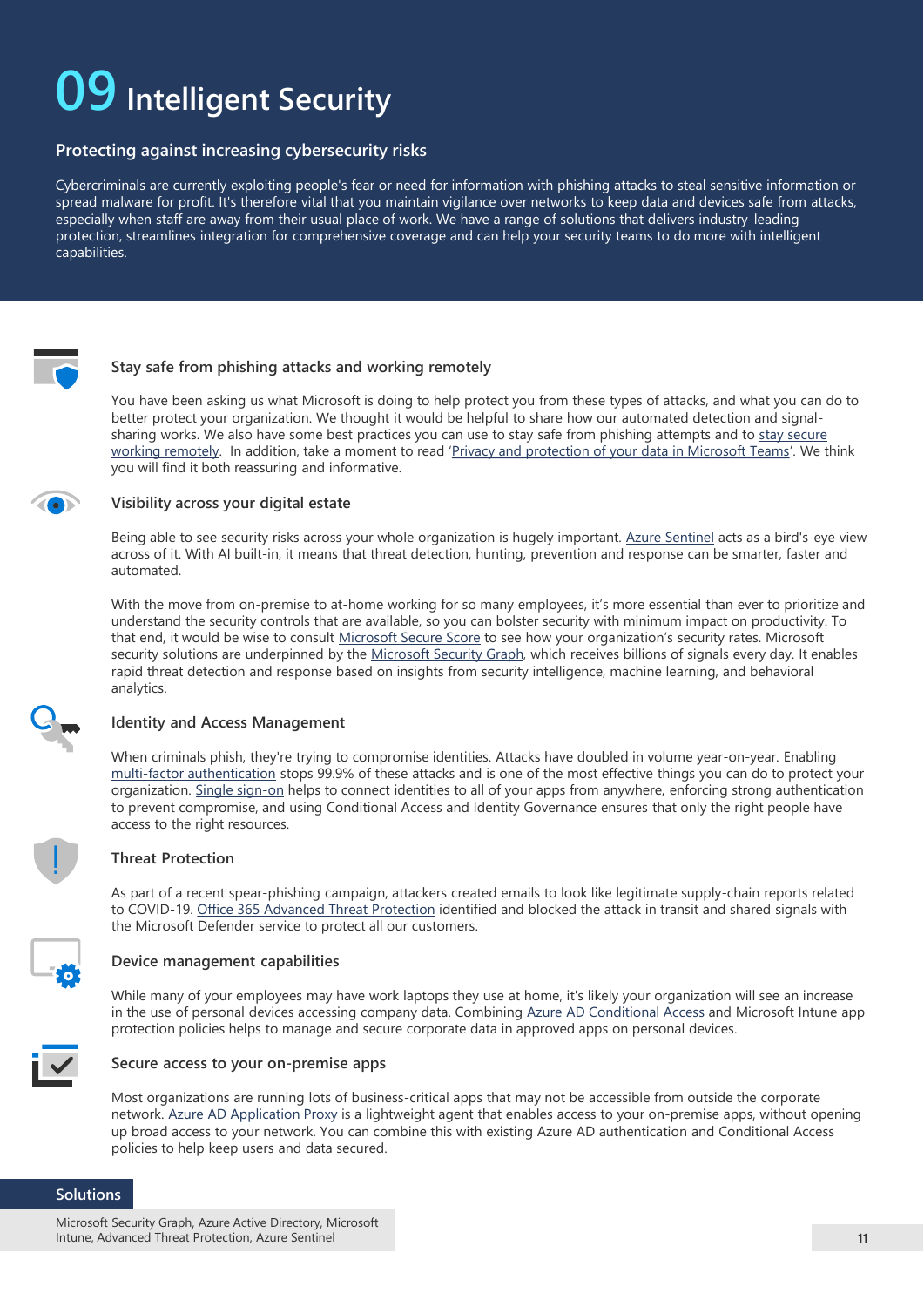# <span id="page-12-0"></span>**10 Microsoft Technical Support**

#### **Helping businesses use technology to solve new challenges**

With many people, from office workers to students, now working remotely - in some cases for the first time - there will be increased usage of new technologies. And together with our technology partners we are supporting you by reducing the friction of adopting new tools and helping to get the most out of them.



#### **Remote working FAQ**

We have compiled answers to the [most frequently asked questions](https://docs.microsoft.com/en-us/microsoftteams/faq-support-remote-workforce) about how IT admins can manage the increased number of users working remotely. Use this information to support your remote workforce to be productive when they're working from home.



#### **Microsoft FastTrack**

Microsoft FastTrack can help you accelerate deployment, migration, and adoption of your Microsoft 365 subscriptions at no additional cost. It is now available to assist organizations setting up remote work and learning. You can sign in and fill out a '[request for assistance](https://fasttrack.microsoft.com/portal.html#/signin)' form.

#### **Microsoft Consulting Services**

Microsoft provides a variety of plans to help you get the assisted business support you need. From premium support available day and night, to pay-per-incident options.

[Microsoft Consulting Services c](https://www.microsoft.com/en-us/industry/services/consulting)ontinues to support our customers during this crisis to deliver and accelerate critical projects, or help to rapidly introduce new capability in response to the crisis. We have reviewed and redefined our approach, where possible, to ensure that we can continue to deliver our capabilities remotely and enable our customers' desired outcomes.

#### **Premier and Unified Support**

Premier Support for Enterprise is an end-to-end support platform that can help you maximise the value of your onpremises and cloud-based software investments, with an assigned Technical Account Manager. Our problem resolution services connect you with the right subject matter engineers who can solve issues rapidly and effectively to keep systems highly available. The result is reduced risk, improved system reliability, and more productive people.

#### **Azure Event Management**

Azure Event Management is a support service to assess and remediate issues to improve customer application resiliency and provide awareness and support during a critical event. Using best practices and expertise, Azure Event Management will help identify gaps which could negatively affect performance or availability and provide steps on how to remediate them prior to the event. During the event, various teams at Microsoft will be on standby to respond to any unforeseen problems affecting success.



#### **Enhanced Solutions**

Technology-specific, in-depth support services that solve the most advanced customer requirements and drive business outcomes. Options includes support for mission critical, designated engineering, speciality cloud, developer and enhanced applications.